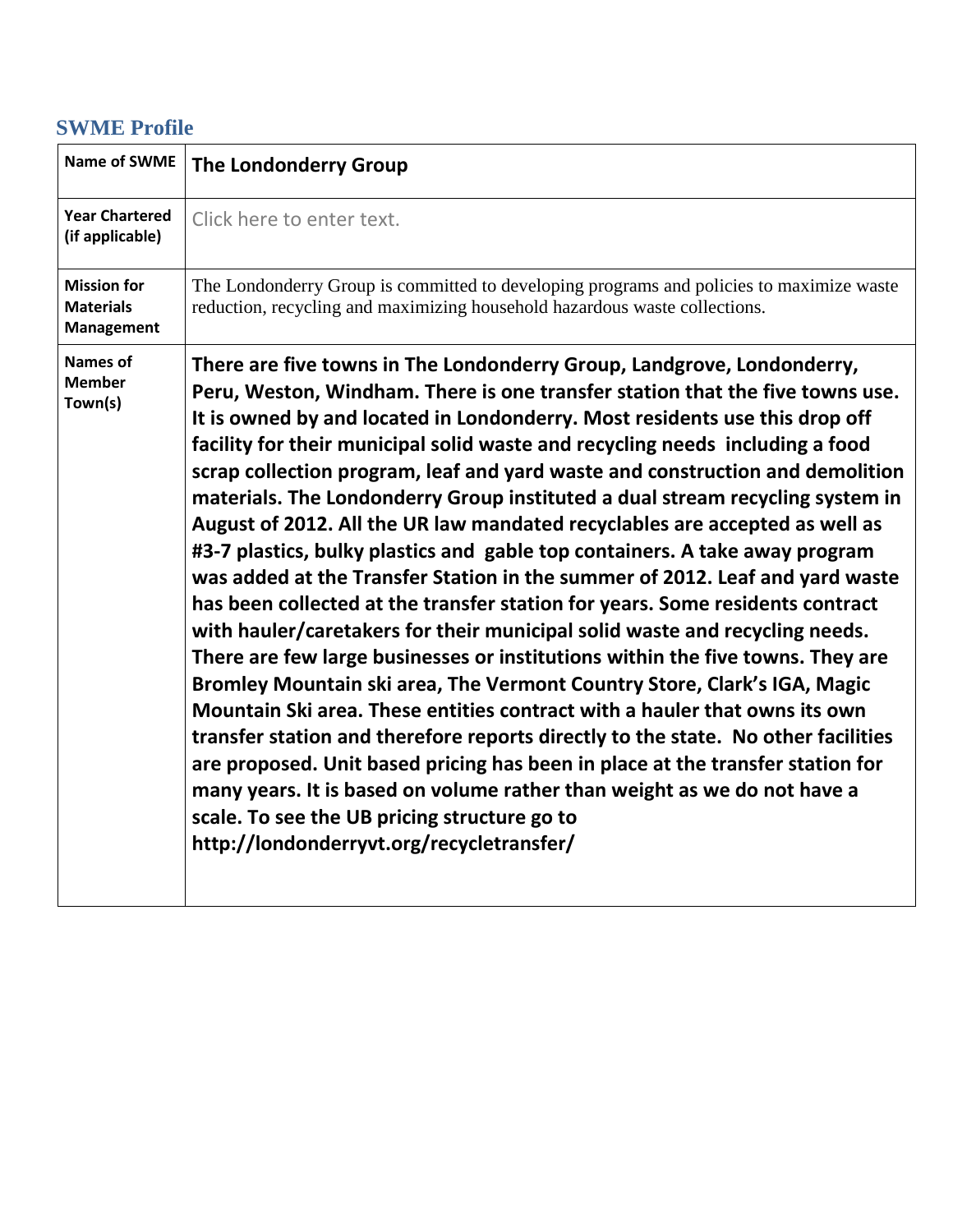### **General**

| G1                                                   | Disposal and Diversion rates for the SWME's jurisdiction. Include the calculation of the total disposal and per<br>capita disposal rate for municipal solid waste from the jurisdiction for the SWME.                                   |
|------------------------------------------------------|-----------------------------------------------------------------------------------------------------------------------------------------------------------------------------------------------------------------------------------------|
| Data tracking<br>system:                             | There is a system in place for tracking and reporting diversion rates biannually and disposal rates annually (check<br>box)<br>$\Box X$ Yes $\Box$ No (If No please indicate the deadline date below for when system will be in place). |
| <b>Plan for</b><br><b>Annually</b><br>tracking data: | The Londonderry Group will follow ANR Guidance for data tracking by using the ReTRAC database.                                                                                                                                          |
| <b>Expected</b><br><b>Timeframe</b>                  | The Londonderry Group will report disposal data annually and diversion data biannually and report to VT ANR by<br>July 1st of the respective years.                                                                                     |

| G <sub>2</sub> | Within 6 months of VT ANR approval, post approved SWIP on SWME website.                                                                                                                                                            |
|----------------|------------------------------------------------------------------------------------------------------------------------------------------------------------------------------------------------------------------------------------|
|                | Plan for Posting:   The SWIP will be posted on http://londonderryvt.org/recycletransfer/, which is the town of<br>Londonderry's web site and ask the other four towns to link to their websites as soon as the SWIP is<br>approved |

| G3              | Within 3 months of VT ANR approval, submit one newspaper article or op-ed piece introducing SWIP.          |
|-----------------|------------------------------------------------------------------------------------------------------------|
| <b>Plan for</b> | Will submit an op-ed piece to The Message for the Week, a local newspaper within 3 months of ANRs approval |
| Submittal:      | of The Londonderry Group's SWIP                                                                            |

| G4 | Within 6 months of VT ANR approval, conduct a survey of constituents on current knowledge; including variable<br>rate pricing, recycling, organics, C&D, HHW/CEG, electronic waste, and universal waste. Survey to be done at<br>beginning and end of SWIP term.                                                                                             |
|----|--------------------------------------------------------------------------------------------------------------------------------------------------------------------------------------------------------------------------------------------------------------------------------------------------------------------------------------------------------------|
|    | Plan for Surveys:   The Londonderry Group will develop a survey based on the VT ANR template or guidance currently under<br>development. Surveys will be handed out at public meetings, at The Transfer Station, through the recycling<br>email list as well as Front Porch Forum, The Londonderry Newletter, The Windham Newsletter, and on the web<br>site |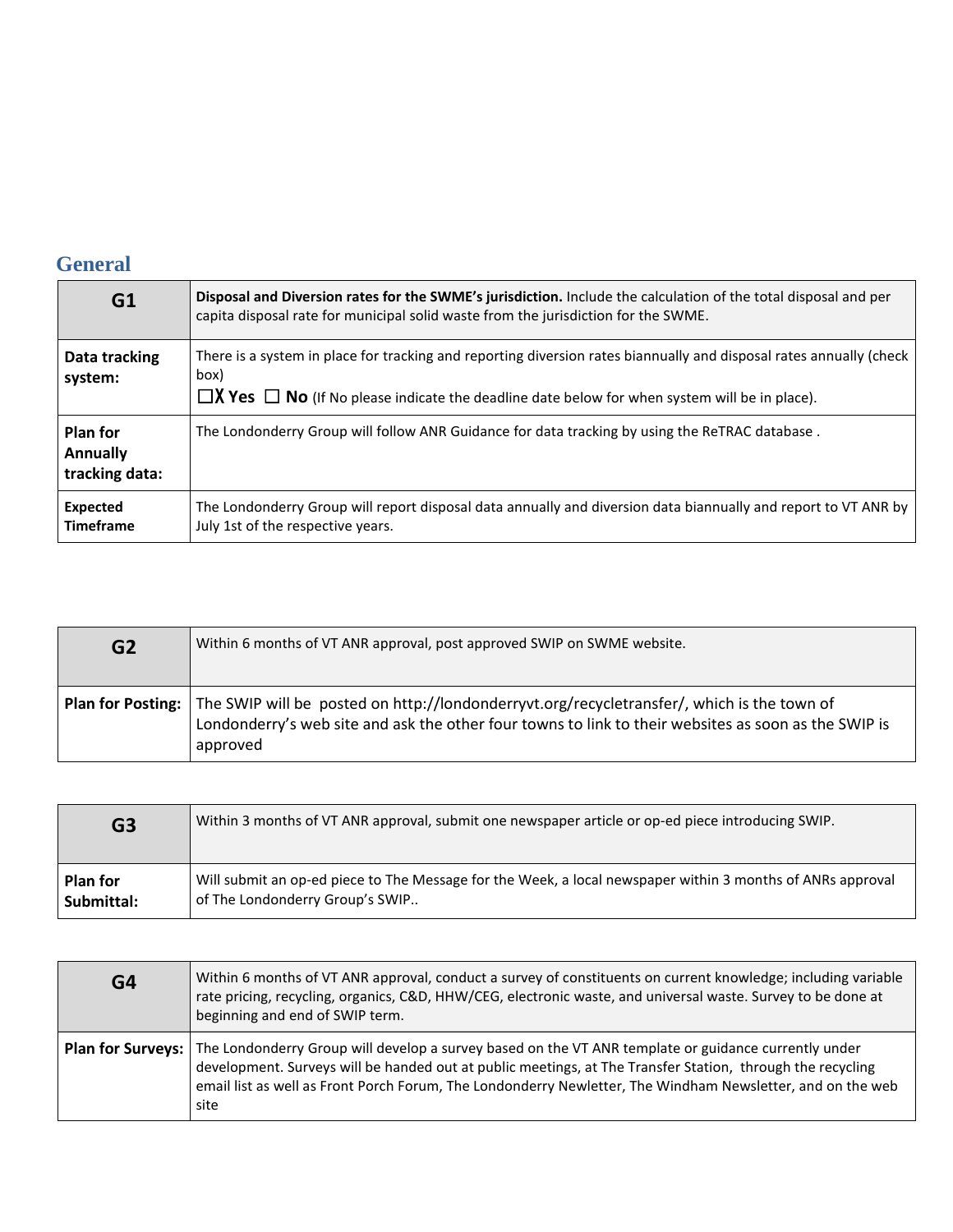| G5                                            | Hold two public meetings during SWIP term, one before the end of the second year, the second in the fifth year.                                                                                                                                                                                                                                                                 |
|-----------------------------------------------|---------------------------------------------------------------------------------------------------------------------------------------------------------------------------------------------------------------------------------------------------------------------------------------------------------------------------------------------------------------------------------|
| <b>Planned</b><br><b>Meeting</b><br>Schedule: | The Londonderry Group will hold a public meeting in the fall of Year 2 to gather feedback on new and existing<br>programs. The meetings will be promoted via press releases, the town's website and notices at Town Halls and<br>Transfer Stations. In the fall of year 5, The Londonderry Group will hold a public meeting to gather feedback on<br>new and existing programs. |

| G <sub>6</sub>      | Develop and maintain a webpage linked to a homepage for the SWME that lists regional management options<br>for waste material (A through Z). |
|---------------------|----------------------------------------------------------------------------------------------------------------------------------------------|
| <b>Date Planned</b> | The Londonderryvt.org website contains a section for the Londonderry Transfer Station/ Recycling                                             |
| for publishing      | Center that serves the five towns in the group. An A to Z disposal list will be developed and posted by                                      |
| Webpage:            | June 2015. Much of the information is already on the web site but not in an A-Z format.                                                      |

| G7                                                                         | Adopt and implement variable rate pricing for municipal solid waste from residential customers and show plan<br>for bringing haulers and facilities into compliance.                                                                                                                                                                                                                                                                                                                                                                                                         |
|----------------------------------------------------------------------------|------------------------------------------------------------------------------------------------------------------------------------------------------------------------------------------------------------------------------------------------------------------------------------------------------------------------------------------------------------------------------------------------------------------------------------------------------------------------------------------------------------------------------------------------------------------------------|
| <b>Description of</b><br>Program and<br>copies of<br>ordinances<br>passed: | Please attach copies of any ordinances passed to this template, as well as a brief program description<br>in a PDF or Word document. Indicate the title of the ordinance here.<br>Attached, find copies of the VRP ordinances passed by the five member towns of The Londonderry<br>Group. The Variable Rate Pricing Ordinances and plan for implementation meet the requirements of<br>the statute. See G8 for specifics of bringing haulers and facilities into compliance. The towns in The<br>Londonderry Group do not have any other ordinances related to solid waste. |

| G <sub>8</sub>                                  | Collect contact information for all commercial solid waste haulers and a list of services they provide within the<br>SWME jurisdiction.                                                                                                                                                                                                                                                                                                                                              |
|-------------------------------------------------|--------------------------------------------------------------------------------------------------------------------------------------------------------------------------------------------------------------------------------------------------------------------------------------------------------------------------------------------------------------------------------------------------------------------------------------------------------------------------------------|
| <b>Description of</b><br>collection<br>process: | Haulers who collect solid waste in The Group's five towns will need to register with the Recycling<br>Coordinator of the Londonderry Group as agent for the five member towns. Part of the registration<br>form asks each hauler what services they offer and if they wish to be listed as hauler providers for the<br>five member towns.                                                                                                                                            |
| <b>Expected</b><br>Timeframe:                   | The registration process began on January 2015 and will be ongoing as each hauler who brings MSW<br>and recyclables to the Londonderry Transfer Station applies for a transfer station sticker. Haulers who<br>serve the member towns but do not use the Transfer Station were mailed a registration form and UBP<br>reporting form on December 9, 2014. This process will be ongoing and every hauler will be asked to<br>register and submit UBP information each year in January. |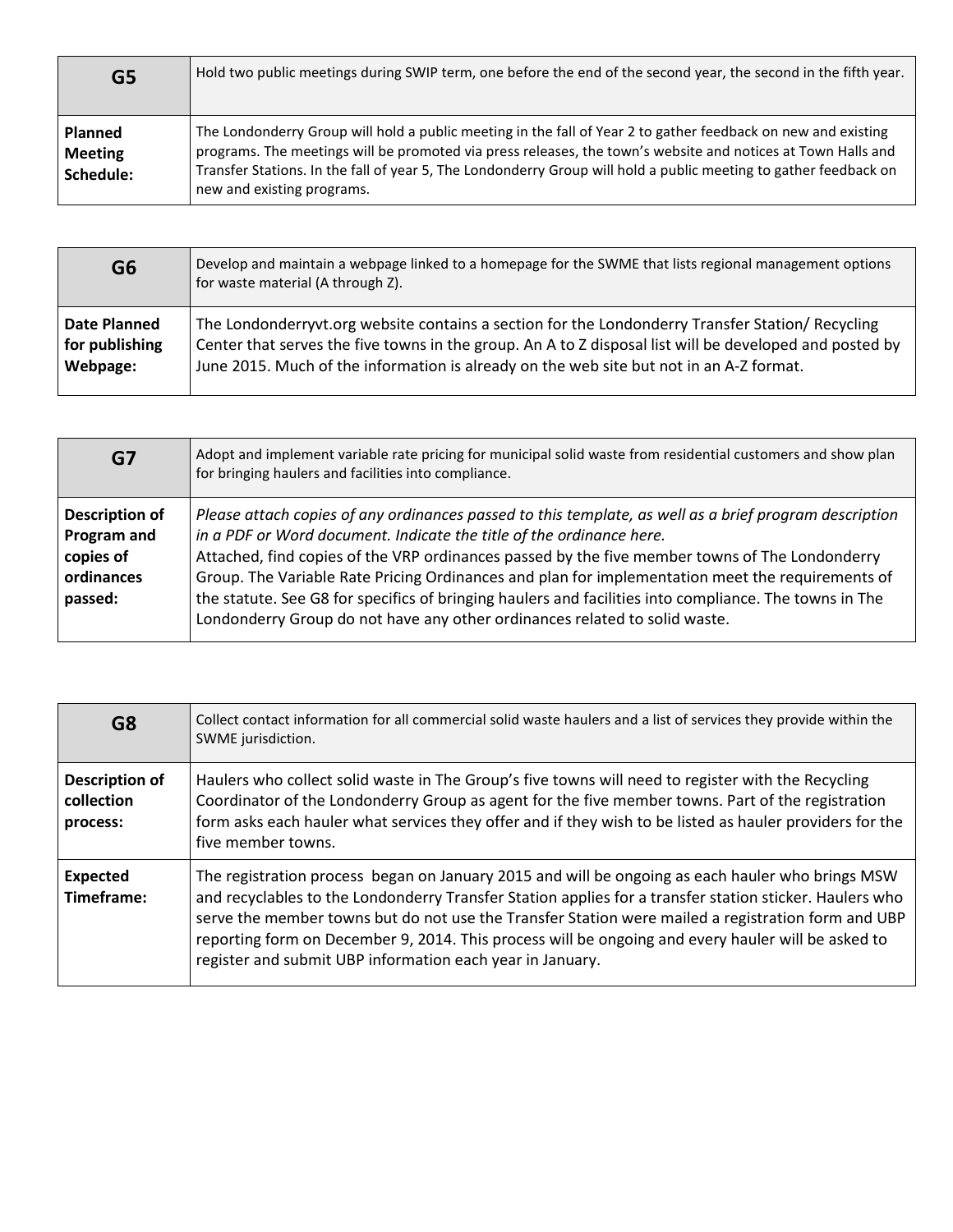### **Recyclables**

| R1                            | Work with at least 10% or 2 schools (whichever is greater) to implement a school-wide waste reduction program<br>(covering recyclables, organics, and HHW) each year ensuring that 50% of schools are reached by end of SWIP<br>term). Please describe how you plan to work with the schools each year.<br>*If work performed with schools covers recyclables and organics, only one description is required.                                                                                                              |
|-------------------------------|----------------------------------------------------------------------------------------------------------------------------------------------------------------------------------------------------------------------------------------------------------------------------------------------------------------------------------------------------------------------------------------------------------------------------------------------------------------------------------------------------------------------------|
| Description of<br>program:    | The Recycling Coordinator will conduct outreach to all schools in The Londonderry Group via personal<br>visits. Assessment will be conducted of current, hazardous waste, trash and recyclable programs<br>including food scraps. Schools not currently recycling or separating food scraps from trash will be<br>encouraged and assisted where applicable by the Recycling Coordinator to put programs in place. All<br>schools in The Londonderry Group will have follow up phone calls or visits each year of the SWIP. |
| <b>Expected</b><br>Timeframe: | All three schools in the Londonderry Group will be visited and assisted putting programs in place by<br>the end of 2015                                                                                                                                                                                                                                                                                                                                                                                                    |

| R <sub>2</sub>                | Implement an ongoing multi-media public outreach campaign to inform the residents and businesses of the<br>preferred practices to recycle materials including plan for raising awareness of the provisions from the UR law:<br>7/1/15-landfill ban and public space recycling.                                                                                                                                                                                                                                                                                                                                                                                                                                      |
|-------------------------------|---------------------------------------------------------------------------------------------------------------------------------------------------------------------------------------------------------------------------------------------------------------------------------------------------------------------------------------------------------------------------------------------------------------------------------------------------------------------------------------------------------------------------------------------------------------------------------------------------------------------------------------------------------------------------------------------------------------------|
| Description of<br>campaign:   | At each new milestone of the Universal Recycling law the information will be posted on The<br>Londonderry Transfer Station/Recycling Center's web site. Meetings will take place annually with the<br>Select Boards of the five towns, handouts given at Transfer Station, at Hazardous Waste Events, at<br>Electronics Collection Events, in town newsletters when available, church newsletter, email list, real<br>estate newsletter, Town Reports, hauler meeting. A film was produced on GNAT TV (public access) to<br>inform residents about what recyclables are being collected including all of the mandated recyclables<br>in the UR law. These methods will be ongoing throughout the years of the SWIP. |
| <b>Expected</b><br>Timeframe: | Reports are placed in each of the Londonderry Group's member towns Town Report so additions to<br>recycling requirements will reach the hands of everyone receiving a town report on an annual basis. In<br>addition, the Recycling Coordinator will keep the web site up to date with continuing and new<br>milestones from the Universal Recycling Law. FAQs are available to print from the web site as well as<br>handouts at the town office, and transfer station. New milestones are also conveyed via<br>Londonderry's monthly newsletter, Windham's newsletter, The Peru Church newsletter.                                                                                                                |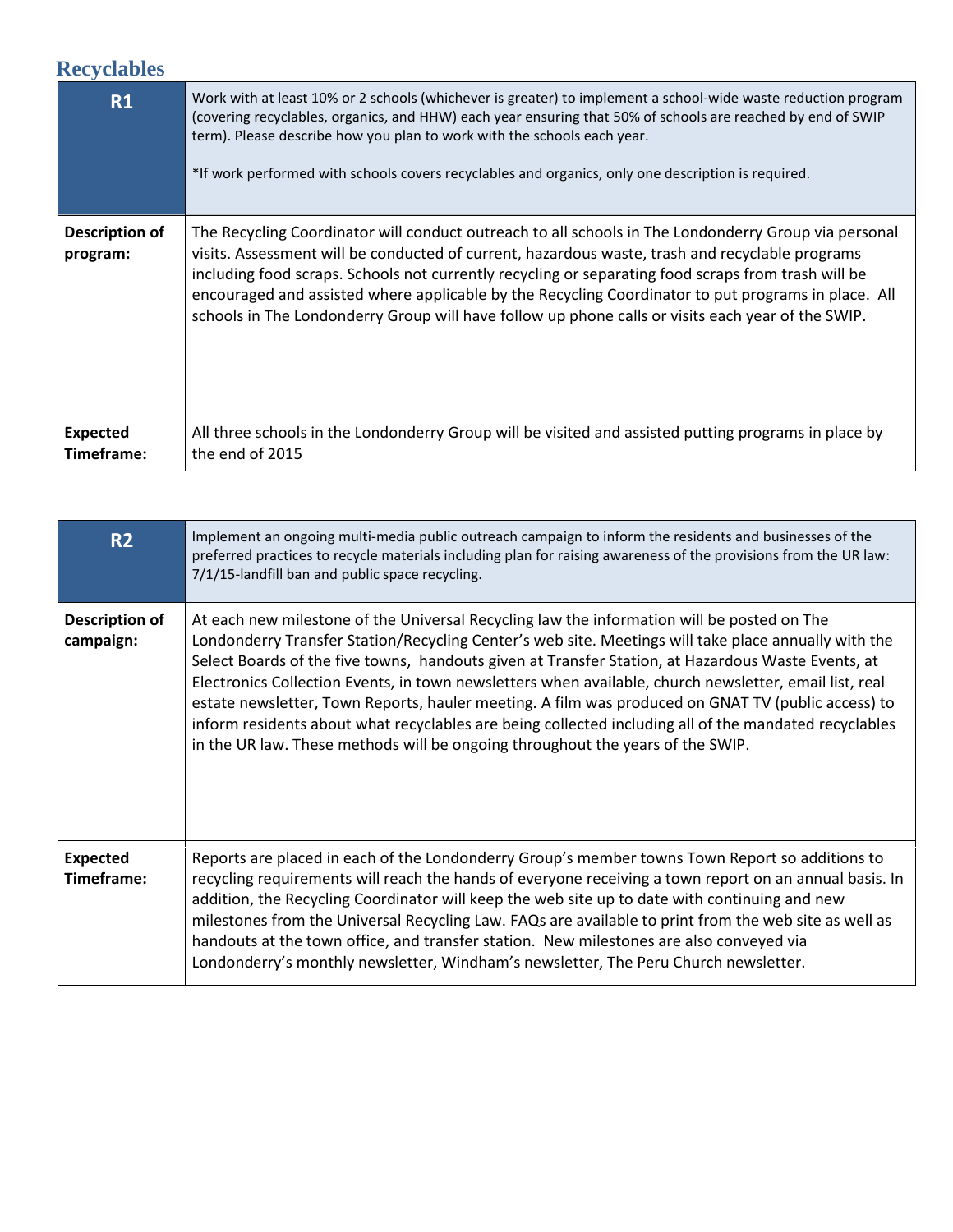| R <sub>3</sub>                   | Conduct outreach to at least 2% or 20 businesses/institutions (whichever is greater) in the region per year to<br>increase their recycling and access to recycling in their public spaces, ensuring that a minimum of 10% of the<br>businesses and institutions have been reached by the end of the SWIP term.                                                                                                 |
|----------------------------------|----------------------------------------------------------------------------------------------------------------------------------------------------------------------------------------------------------------------------------------------------------------------------------------------------------------------------------------------------------------------------------------------------------------|
| Description of<br>outreach plan: | Businesses in the five towns of the Londonderry Group will receive phone calls from the Recycling<br>Coordinator with an offer to meet and discuss Vermont's URL and perform a trash audit and discuss<br>what they can do to reduce their disposal rates, increase their recycling rate and divert food scraps.<br>Materials developed by VT ANR i.e. FAQs will be reproduced and handed out at all meetings. |
| <b>Expected</b><br>Timeframe:    | The five town clerks have been contacted in order to identify the businesses in their towns. Once that<br>is accomplished a plan will be made to meet with 20% per year over the five year SWIP period.                                                                                                                                                                                                        |

| <b>R4</b>                         | Provide technical assistance for waste reduction at public and private events.                                                                                                                                                                                                              |
|-----------------------------------|---------------------------------------------------------------------------------------------------------------------------------------------------------------------------------------------------------------------------------------------------------------------------------------------|
|                                   | *If technical assistance covers recyclables and organics, only one description is required.                                                                                                                                                                                                 |
| <b>Description of</b><br>program: | We will add a section to our web site entitled "Events" with suggestions of how to divert recycling and<br>organics in a easy and convenient manner. The Londonderry Group is also looking into purchasing<br>containers and making them available to organizations to use at their events. |
| <b>Expected</b><br>Timeframe:     | July 2015-to end of SWIP period                                                                                                                                                                                                                                                             |

| <b>R5</b>                         | Include outreach & options for textile reuse and recycling.                                                                                                                                                                                                                                                                                                                                                                                                                                                                                                                                                                                                                                                                                                     |
|-----------------------------------|-----------------------------------------------------------------------------------------------------------------------------------------------------------------------------------------------------------------------------------------------------------------------------------------------------------------------------------------------------------------------------------------------------------------------------------------------------------------------------------------------------------------------------------------------------------------------------------------------------------------------------------------------------------------------------------------------------------------------------------------------------------------|
| <b>Description of</b><br>program: | A section will be added to The Londonderry Group's web site in the A Z list about diverting textiles<br>from the landfill. The Thrifty Attic, an organization that collects and sells reuseable textiles and resells<br>them will be listed as a source for reusable clothing and household items. The Londonderry Transfer<br>Station also recycles textiles through SEVCA which sends a truck to the transfer station to<br>empty the shed where they are stored. SEVCA bales the textiles and sells them to a textile<br>broker. Their profits fund community services in our area. The Thrifty Attic has partnered with<br>the Transfer Station to take all non-resalable items twice a week and bring the m to the SEVCA shed<br>where they are picked up. |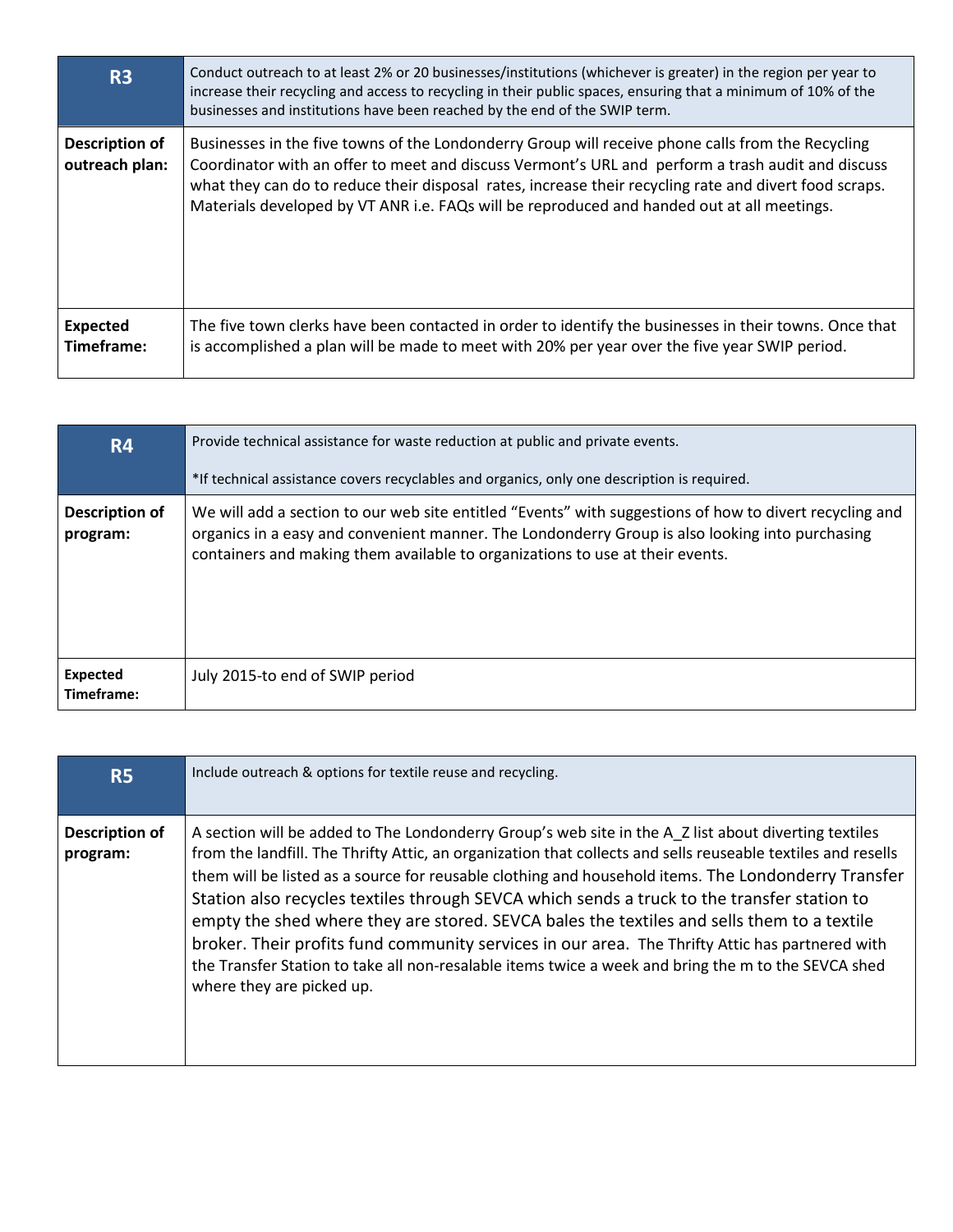| <b>R5</b>              | Include outreach & options for textile reuse and recycling.                                                                                                                                                                                                                                                                                                                                                                                                                                                                                                                   |
|------------------------|-------------------------------------------------------------------------------------------------------------------------------------------------------------------------------------------------------------------------------------------------------------------------------------------------------------------------------------------------------------------------------------------------------------------------------------------------------------------------------------------------------------------------------------------------------------------------------|
| Expected<br>Timeframe: | The Thrifty Attic has been a presence in our area for many years. SEVCA is relatively new to us (three<br>years or so). Weights collected are reported to ANR in ReTrac as an estimate each quarter. Information<br>about the two entities will be integrated into any campaign on an ongoing basis throughout the SWIP<br>term. Whenever the Recycling Coordinator meets with businesses, select boards, local groups such as<br>The Rotary and The Garden Club information will be shared about the ongoing collection and reuse of<br>textiles throughout the SWIP period. |

# **Organics**

| 01                                | Work with at least 10% or 2 schools (whichever is greater) to implement a school-wide waste reduction program<br>(covering recyclables, organics, and HHW) each year ensuring that 50% of schools are reached by end of SWIP<br>term.<br>*Please note if this description is provided above in the recyclables section.                                                                                                                                                                                      |
|-----------------------------------|--------------------------------------------------------------------------------------------------------------------------------------------------------------------------------------------------------------------------------------------------------------------------------------------------------------------------------------------------------------------------------------------------------------------------------------------------------------------------------------------------------------|
| <b>Description of</b><br>program: | All school outreach will be done by the Recycling Coordinator of The Londonderry Group. Most<br>recently a high school student who was part of the Burr and Burton Mountain program took part in the<br>Flood Brook School food scrap separation program. The Londonderry Group receives monthly reports<br>of weight of organics collection from Flood Brook School. The Mountain Campus and environmental<br>education arm of Burr and Burton Academy composts all of their food scraps at their location. |
| <b>Expected</b><br>Timeframe:     | All three schools in the Londonderry Group's five towns will be visited by the end of December 2015                                                                                                                                                                                                                                                                                                                                                                                                          |

| 02                            | Implement an ongoing public education and outreach campaign to inform the residents, businesses, and<br>institutions (hospitals, nursing homes, colleges, correctional facilities, and other large waste generators) of<br>the better ways to manage organic materials. Must include at a minimum the plan for raising awareness<br>about the organics disposal bans (leaf and yard debris and food scraps) and food recovery hierarchy from the<br>UR Law.                                                                       |
|-------------------------------|-----------------------------------------------------------------------------------------------------------------------------------------------------------------------------------------------------------------------------------------------------------------------------------------------------------------------------------------------------------------------------------------------------------------------------------------------------------------------------------------------------------------------------------|
| Description of<br>campaign:   | An outreach campaign began in May of 2014 when The Londonderry Transfer Station began<br>collecting food scraps. Postcards were sent to all of the five town's checklists, the website added a<br>composting section, emails went out to an extensive list, information will be included In the five<br>town's Town Report, handouts are available at the Transfer Station, postings were put on Front<br>Porch Forum in the spring of each year, articles were written for the Windham Newsletter and Peru<br>Church newsletter. |
| <b>Expected</b><br>Timeframe: | Began May 2014 and will continue through SWIP period. Postings, emails and newsletter articles are<br>placed to interest residents in obtaining counter top and five gallon food scrap pails as they become<br>available. Information was placed on the website and in emails and newsletter to announce the sale<br>of compost buckets beginning in the spring of 2015 and will continue through the SWIP period.                                                                                                                |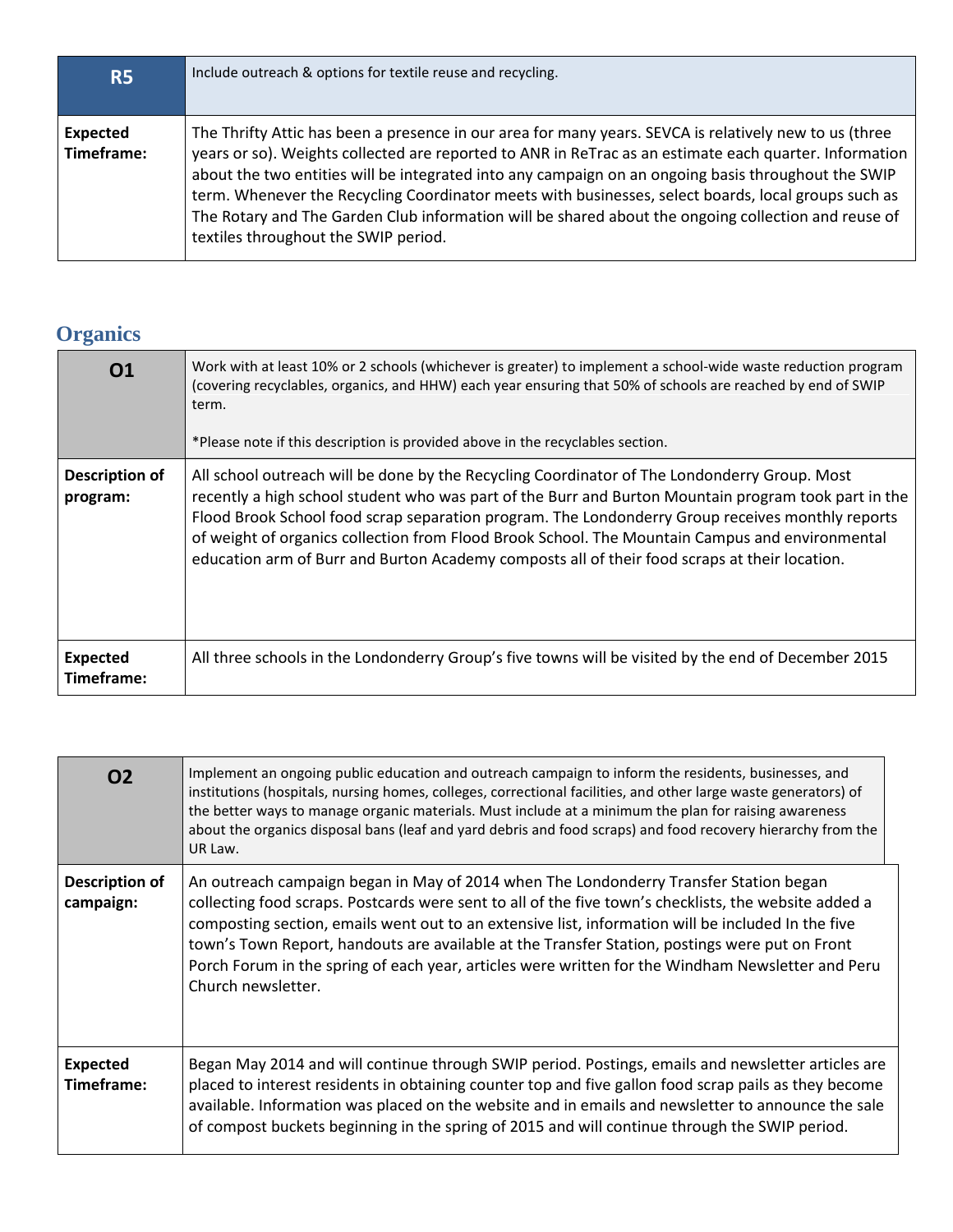| <b>O3</b>                        | Conduct outreach to at least 2% or 20 food based businesses and institutions (whichever is greater) within their<br>jurisdiction each year, ensuring that at a minimum 10% of the business and institutions are reached by the end of<br>the SWIP term. |
|----------------------------------|---------------------------------------------------------------------------------------------------------------------------------------------------------------------------------------------------------------------------------------------------------|
| Description of<br>outreach plan: | Each identified food establish will receive a phone call with follow up visit if invited to discuss how they<br>might incorporate food scrap separation in their establishments. Resources such as methods and<br>collection options will be discussed. |
| <b>Expected</b><br>Timeframe:    | There are 39 identified establishments that sell/serve food within the five towns of the Group. The<br>recycling coordinator will have contact with a minimum of eight per year of the SWIP period.                                                     |

| <b>O4</b>              | Provide technical assistance for waste reduction at public and private events.                                                                                                                                             |
|------------------------|----------------------------------------------------------------------------------------------------------------------------------------------------------------------------------------------------------------------------|
|                        | *Please note if this description is provided above in the recyclables section.                                                                                                                                             |
| <b>Planned Tasks:</b>  | A section will be added to The Londonderry website entitled "Events" and shared with the other towns<br>for posting on theirs. The Group has budgeted for the purchase of several containers to loan to event<br>operators |
| Expected<br>Timeframe: | The Group will identify major events scheduled for the year within 1-3 months of plan adoption and provide<br>materials on the web page for use by those that organize those events.                                       |

| 05                            | Contact and collaborate with local food redistribution groups and networks to conduct outreach and education<br>to food service businesses and institutions about the opportunities to donate quality food within the region to<br>feed people.                                                                              |
|-------------------------------|------------------------------------------------------------------------------------------------------------------------------------------------------------------------------------------------------------------------------------------------------------------------------------------------------------------------------|
| <b>Planned Tasks:</b>         | The Londonderry Group is home to a food cupboard, grocery store (1) convenience stores (3) They<br>will be contacted and encouraged to donate food to the local food cupboard. Information will be<br>shared with restaurants and groceries as they are visited, about sharing unused foods with the local<br>food cupboard. |
| <b>Expected</b><br>Timeframe: | As food service providers are visited (8 per year)                                                                                                                                                                                                                                                                           |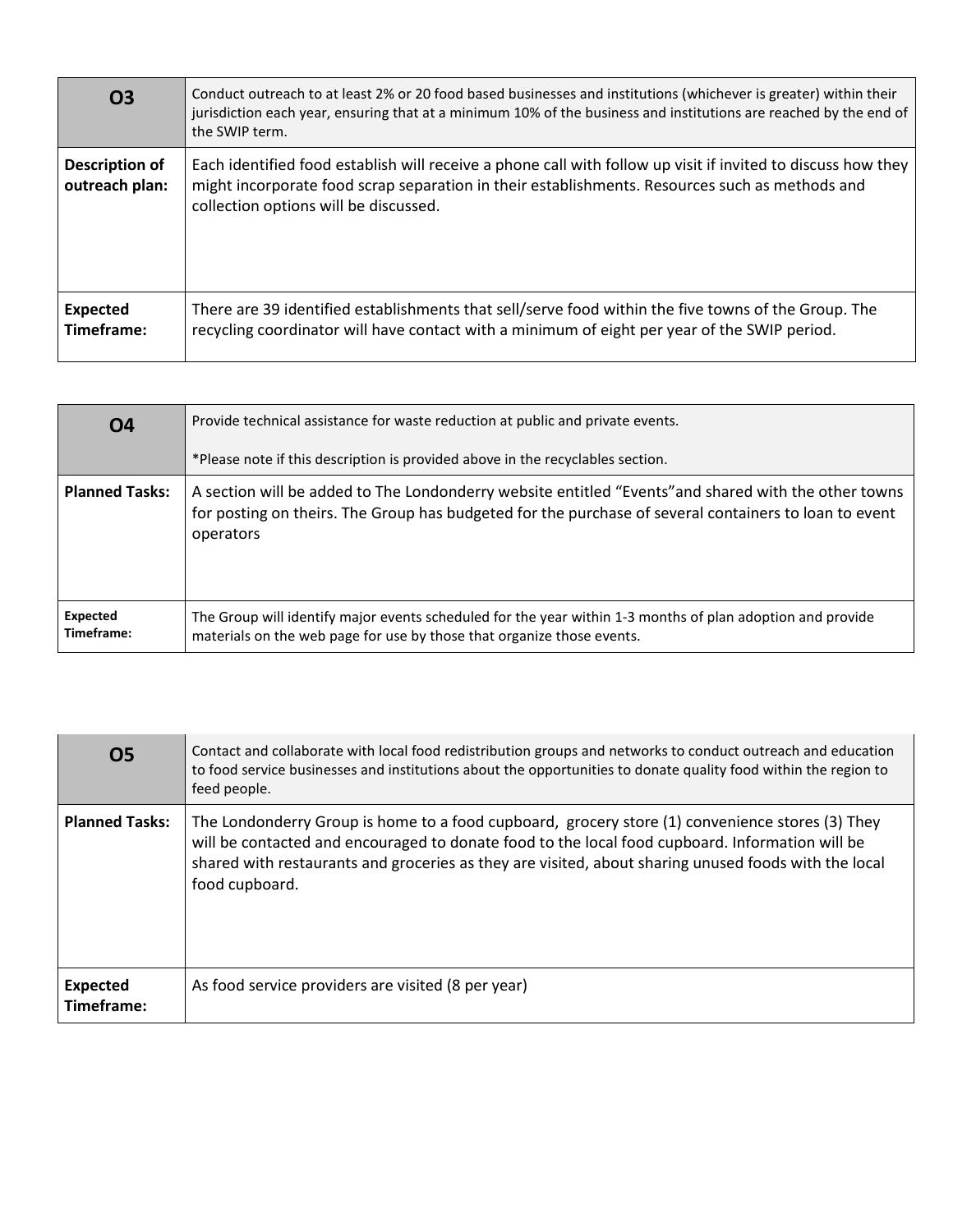| <b>O6</b>              | Establish or promote year-round collection location for leaf and yard debris within SWME region.<br>List existing location or the plan to establish and timeline for reaching operational capacity.                                                                       |
|------------------------|---------------------------------------------------------------------------------------------------------------------------------------------------------------------------------------------------------------------------------------------------------------------------|
| <b>Planned Tasks:</b>  | Leaf and yard debris is currently collected at the Londonderry Transfer Station. We will add<br>information on the web site and send out information to the email list, local newsletters and front<br>porch forum to make the public more aware of the existing program. |
| Expected<br>Timeframe: | Ongoing through the SWIP program period                                                                                                                                                                                                                                   |

### **Construction & Demolition (C&D)**

| C1                            | Implement a multi-media outreach campaign to inform the residents and businesses of the preferred practices<br>for the reduction of C&D materials generated and for end-of-life management.                                                                                                                                                                                                                                                                                                                                                                                                                                                                                                                           |
|-------------------------------|-----------------------------------------------------------------------------------------------------------------------------------------------------------------------------------------------------------------------------------------------------------------------------------------------------------------------------------------------------------------------------------------------------------------------------------------------------------------------------------------------------------------------------------------------------------------------------------------------------------------------------------------------------------------------------------------------------------------------|
| Description of<br>campaign:   | We will post links to Vermont ANR Construction and Demolition pages on our website. Currently, there<br>is no C&D recycling facility within 20 miles of Londonderry Group's five towns. TAM Inc., our current<br>hauler, is in the process of establishing a C&D recycling facility. As that comes on line we can promote<br>separation of whatever materials they are able to accept for recycling via email lists, letters to<br>contractors/carpenters, handouts at the Transfer Station. The Transfer Station attendants are the best<br>contact for this purpose. They are able to identify who the contractors and carpenters are. Once a list<br>is produced letters will be sent with links to ANR C&D pages. |
| <b>Expected</b><br>Timeframe: | TBD as our hauler's facility comes on line.                                                                                                                                                                                                                                                                                                                                                                                                                                                                                                                                                                                                                                                                           |

| C <sub>2</sub>                    | Establish a program for clean wood recycling prior to July 1, 2016 to coincide with the UR Law landfill ban.          |
|-----------------------------------|-----------------------------------------------------------------------------------------------------------------------|
| <b>Description of</b><br>program: | The Londonderry Group will work with our hauler, TAM Inc to establish a program for clean wood recycling or<br>reuse. |
| <b>Expected</b><br>Timeframe:     | By July 2, 2016                                                                                                       |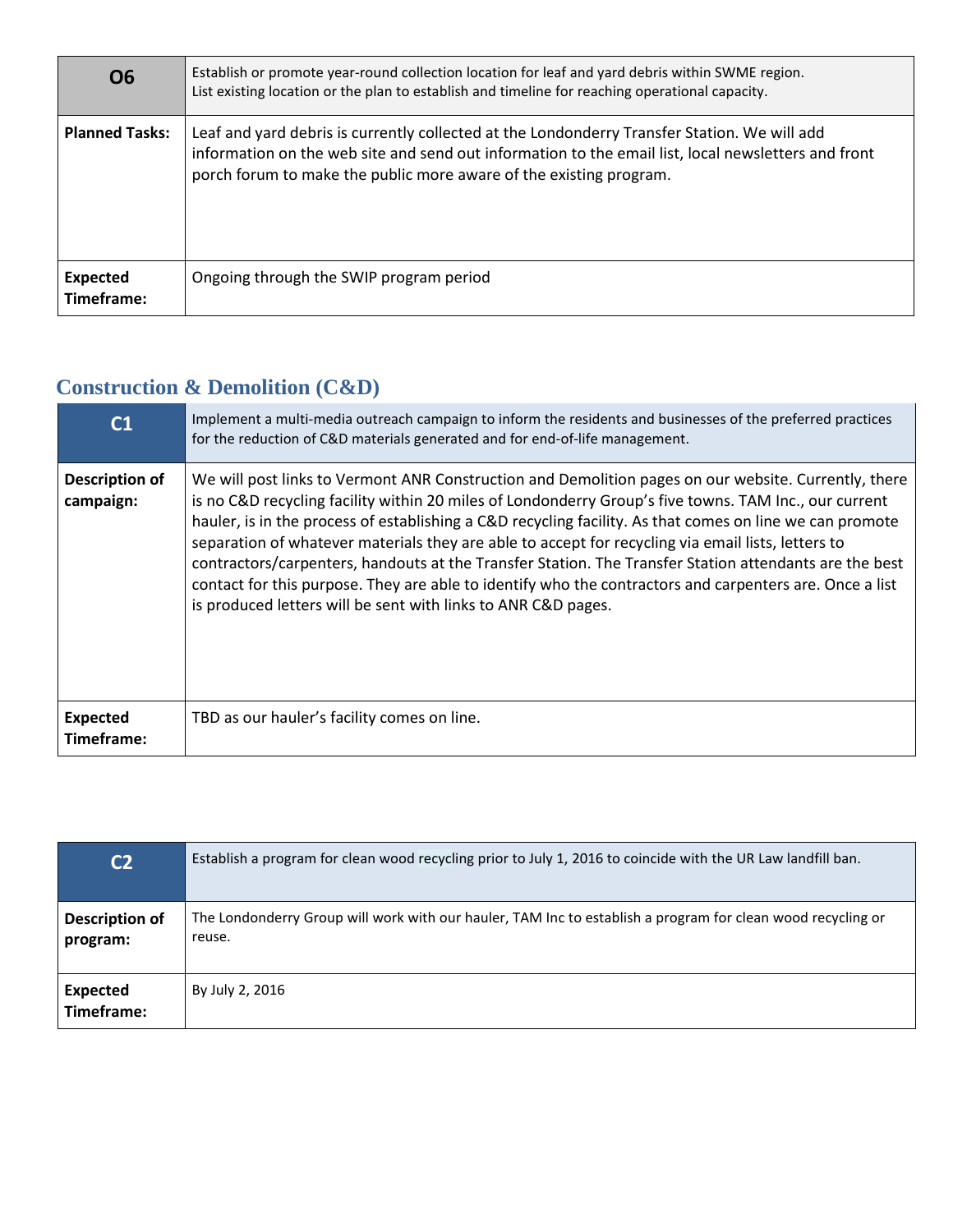| C <sub>3</sub>                | Establish at least one collection location for asphalt shingles collection and drywall by end of the SWIP term in<br>each SWME's jurisdiction. |
|-------------------------------|------------------------------------------------------------------------------------------------------------------------------------------------|
| <b>Planned Tasks:</b>         | The Group will work with haulers and facilities to provide a collection point for shingles and dry wall recycling or<br>reuse.                 |
| <b>Expected</b><br>Timeframe: | By year five of the SWIP period.                                                                                                               |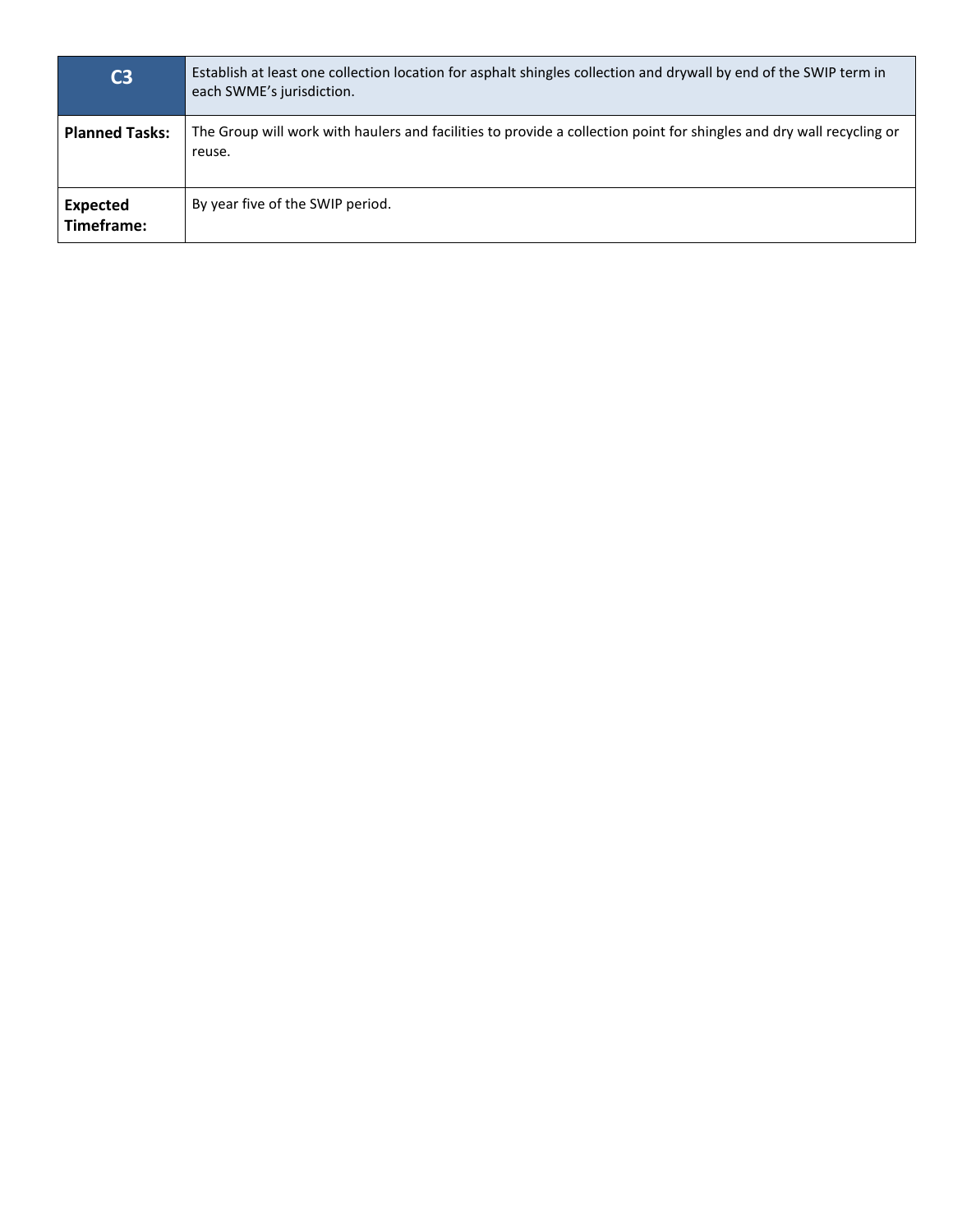#### **HHW & CEG**

| H1                         | Work with schools and VT ANR's Environmental Assistance Office to provide information and technical assistance<br>on HHW/CEG hazardous waste handling, disposal, waste reduction, recycling and assistance accessing cost<br>effective disposal options. Work with at least 10% or 2 schools (whichever is greater) each year ensuring that<br>50% of schools are reached by end of SWIP term. |
|----------------------------|------------------------------------------------------------------------------------------------------------------------------------------------------------------------------------------------------------------------------------------------------------------------------------------------------------------------------------------------------------------------------------------------|
| Description of<br>program: | The Alliance will work with the EOF to provide information and technical assistance on HHW/CEG handling and<br>disposal. Outreach to schools will be integrated into R2.                                                                                                                                                                                                                       |
| Expected<br>Timeframe:     | See R <sub>2</sub> .                                                                                                                                                                                                                                                                                                                                                                           |

| H <sub>2</sub>                | Implement a multi-media outreach campaign to inform residents, businesses and institutions of environmentally<br>preferable purchasing and of the preferred practices for hazardous materials including pharmaceuticals.                                                                                                                                                                                                             |
|-------------------------------|--------------------------------------------------------------------------------------------------------------------------------------------------------------------------------------------------------------------------------------------------------------------------------------------------------------------------------------------------------------------------------------------------------------------------------------|
| Description of<br>program:    | A brochure has been printed and is distributed at Hazardous Waste collection events to inform<br>residents of non-toxic alternative to hazardous products. We will post this information on the<br>Londonderryvt.org web site as well. Police departments in neighboring towns of Manchester, Ludlow<br>and Winhall have drop boxes for unused or out of date pharmaceuticals. Information about these are<br>posted on our website. |
| <b>Expected</b><br>Timeframe: | Materials are distributed twice each year in the spring and fall through fliers, emails, newspaper ads<br>and newsletters                                                                                                                                                                                                                                                                                                            |

| H <sub>3</sub>                | Work with 2% or 20 (whichever is greater) of businesses and institutions within jurisdiction per year on proper<br>disposal and waste reduction information, ensuring that at a minimum 10% of the business and institutions are<br>reached by the end of the SWIP term.                                                                                                                                                                                                                                                                                                                                                                                                                                                                                                                                                                                                            |
|-------------------------------|-------------------------------------------------------------------------------------------------------------------------------------------------------------------------------------------------------------------------------------------------------------------------------------------------------------------------------------------------------------------------------------------------------------------------------------------------------------------------------------------------------------------------------------------------------------------------------------------------------------------------------------------------------------------------------------------------------------------------------------------------------------------------------------------------------------------------------------------------------------------------------------|
| Description of<br>program:    | A letter with a list of hazardous products collected at Hazardous Waste Collection events is mailed<br>twice a year to businesses within the group's jurisdiction informing them of what products they can<br>dispose of properly at hazardous waste collection events and where other products that are not<br>accepted at the events can be brought for proper disposal. This list is also published on the web site<br>and in advertisements in two local papers as well as posters hung in the five towns, sent to the five<br>town clerk's offices, handed out at the transfer station and sent via email to the town's list and<br>recycling list, included in a real estate newsletter, and two town's newsletters. All businesses that are<br>visited by the Recycling Coordinator will receive the brochure with information about the<br>Environmental Assistance Office. |
| <b>Expected</b><br>Timeframe: | Twice a year in the spring and fall throughout the SWIP term. Whenever a business is visited recycling,<br>organics separation, and hazardous waste laws and options will be discussed.                                                                                                                                                                                                                                                                                                                                                                                                                                                                                                                                                                                                                                                                                             |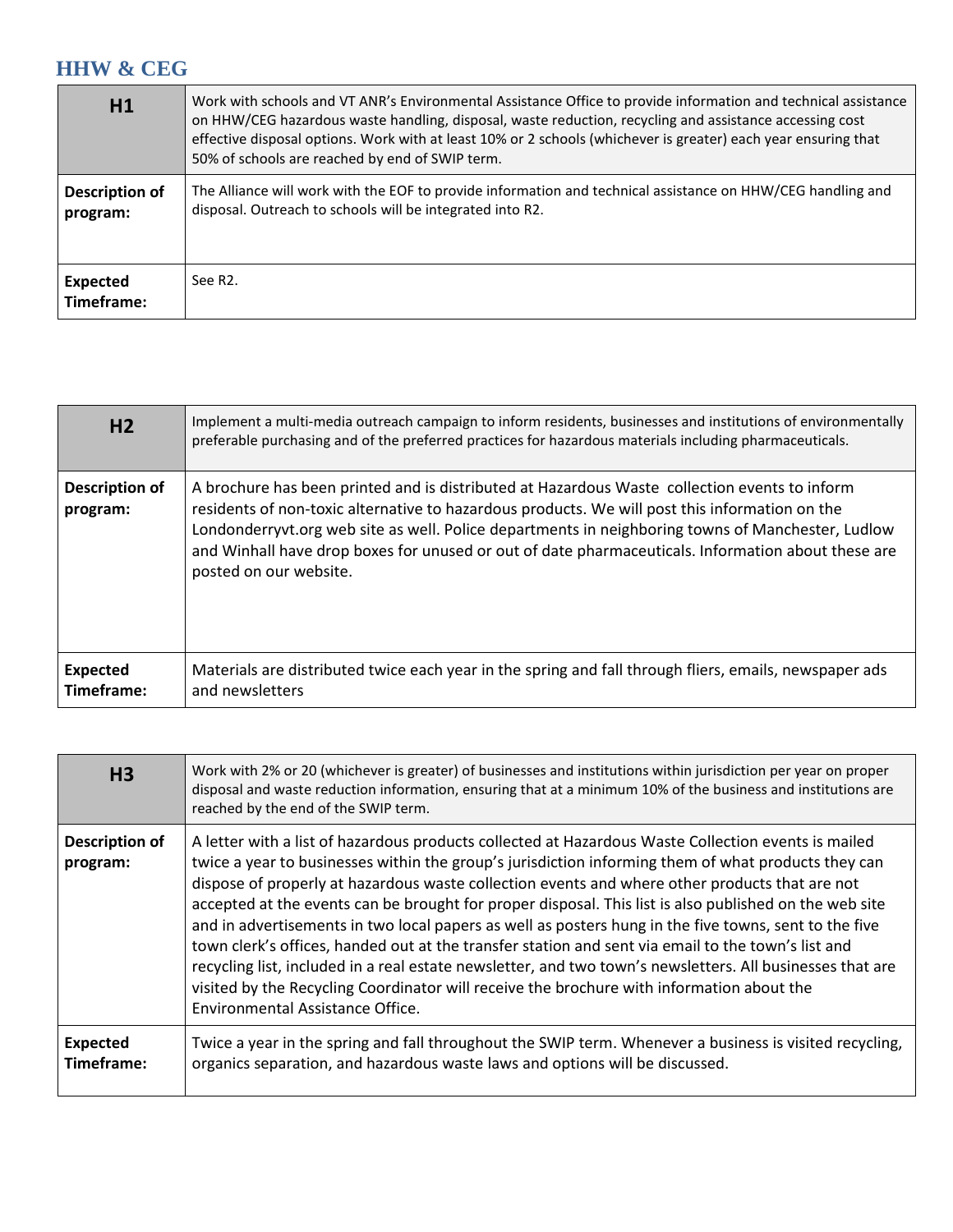| <b>H4</b>                                       | Year 1: Establish a minimum of 2 HHW/CEG events per year, or access to a permanent facility.<br>Year 2: Demonstrate that year-round HHW/CEG collection exists for additional MMP-specified materials, provide<br>2 HHW/CEG events per year or access to a permanent facility for items not listed.<br>Year 3: Demonstrate that year-round HHW/CEG collection exists for additional MMP-Specified materials, provide<br>3 HHW/CEG events per year or access to a permanent facility for products not listed.<br>Year 4: Demonstrate that year-round HHW/CEG collections exists for additional MMP-Specified materials,<br>provide a minimum of 3 HHW/CEG events per year or access to a permanent facility for products not listed,<br>ensure households have access to HHW/CEG event or permanent facility within 15 miles.<br>Year 5: Demonstrate that year-round HHW/CEG collections exists for additional MMP-Specified materials,<br>provide a minimum of 4 HHW/CEG events per year or access to a permanent facility for products not listed,<br>ensure households have access to HHW/CEG event or permanent facility within 15 miles.<br>Ensure that minimum requirements outlined in MMP under Convenience are met each year.                                                                                                                                                                                                                                                                                                                                                                                                                                                                                                                                                                                                                                                                                                                                                                                                                                                 |
|-------------------------------------------------|--------------------------------------------------------------------------------------------------------------------------------------------------------------------------------------------------------------------------------------------------------------------------------------------------------------------------------------------------------------------------------------------------------------------------------------------------------------------------------------------------------------------------------------------------------------------------------------------------------------------------------------------------------------------------------------------------------------------------------------------------------------------------------------------------------------------------------------------------------------------------------------------------------------------------------------------------------------------------------------------------------------------------------------------------------------------------------------------------------------------------------------------------------------------------------------------------------------------------------------------------------------------------------------------------------------------------------------------------------------------------------------------------------------------------------------------------------------------------------------------------------------------------------------------------------------------------------------------------------------------------------------------------------------------------------------------------------------------------------------------------------------------------------------------------------------------------------------------------------------------------------------------------------------------------------------------------------------------------------------------------------------------------------------------------------------------------------------|
| <b>Description of</b><br>plan for each<br>year: | Year 1: 2015 The Londonderry Group will hold 2 HHW/CEG collection events<br>Year 2: 2016 The Londonderry Group will hold 2 HHW/CEG collection events. There is a year round<br>facility in Rutland that Londonderry Group will secure a written agreement with for use by residents<br>so residents can bring their materials at non-event times.<br>Year 3:2017 The Londonderry Group will hold 2 HHW/CEG collection events and collaborate with<br>Rutland so The Londonderry Group can access their facility during non event periods.<br>Year4: 2018 The Londonderry Group will hold 2 HHW/CEG collection events and collaborate with the<br>Rutland Solid Waste District so members of the group can have access to a permanent facility.<br>Year 5: 2019 The Londonderry Group will hold 2 HHW/CEG collection events and collaborate with the<br>Rutland District so member towns can have access to a permanent facility.<br>If the Londonderry Group is unable to secure a written agreement for shared services, the group will<br>offer the increased number of events beginning in Year 3 (2017) with required hours and within the 15<br>mile convenience requirement.<br>Year round collection options exist for the following materials:<br>Batteries: Collection sites are at The Londonderry Town Office, Londonderry Transfer Station,<br>Londonderry Hardware Store<br>Fluorescent lamps: The Londonderry Hardware Store, R. K. Miles Inc., Sigda Servistar in South<br>Londonderry<br>Mercury Thermostats: The Londonderry Transfer Station<br>1 and 20 pound propane tanks: The Londonderry Transfer Station<br>E-Waste: One collection event is held each year at The Londonderry Transfer Station and residents can<br>bring their electronics to Winhall Transfer Station and Jamaica Transfer Station year round.<br>Paint: Residents can bring used paint to a spring and fall HW event or year round to R.K. Miles Inc. and<br>Sherwin Williams Store in Manchester.<br>Used Oil: Can be brought to Londonderry Auto, Hunter Excavating in So. Londonderry |
| <b>Expected</b><br>Timeframe:                   | HHW/CEG collections will occur in the Spring and fall of each of the above years. The Londonderry<br>Group is in the process of securing a written agreement with one or two permanent facilities in order<br>for member towns to have access to them on a year round basis Agreement will be secured by 2017 or<br>sooner.                                                                                                                                                                                                                                                                                                                                                                                                                                                                                                                                                                                                                                                                                                                                                                                                                                                                                                                                                                                                                                                                                                                                                                                                                                                                                                                                                                                                                                                                                                                                                                                                                                                                                                                                                          |